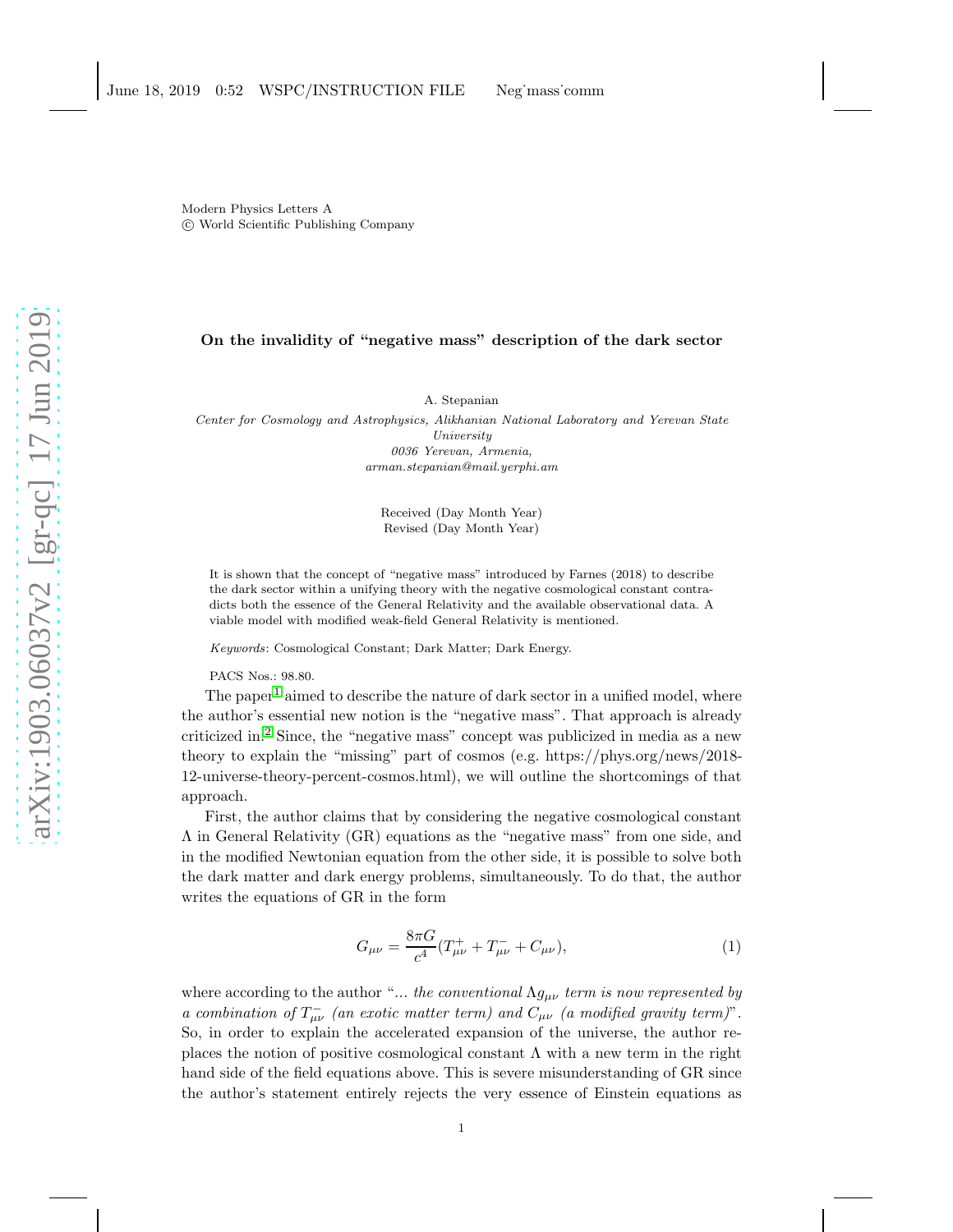#### 2 A. Stepanian

expl[a](#page-1-0)ined in any textbook!<sup>a</sup> That very essence of Einstein equations has been triumphantly confirmed by now experimentally, it is enough to mention the discovery of gravitational waves<sup>[4](#page-3-2)</sup> and the frame dragging measurements,<sup>[5](#page-3-3)</sup> testing the strong and weak-field GR, respectively.

Second, in the Newtonian regime, the author obtains the following relation for the gravitational force exerted on a particle of mass  $m$ 

<span id="page-1-2"></span>
$$
\frac{mv^2}{r} = -\frac{GMm}{r^2} + \frac{\Lambda c^2 rm}{3}.\tag{2}
$$

To ensure the "negative mass" as the "missing matter" in galaxies i.e. to ensure flat rotation curves, the author claims that the negative cosmological constant has to be

$$
\Lambda \simeq -0.3 \times 10^{-52} m^{-2}.
$$

This contradicts a variety of observational data including the SN surveys, CMB, lensing etc when interpreted via cosmological constant and GR. Namely, the observations indicate the positive  $\Lambda$  and fix its value  $\Lambda \simeq +1.1 \times 10^{-52} m^{-2}$ , as of the Planck data.<sup>[6](#page-3-4)</sup> Furthermore, with the negative value of  $\Lambda$  there will be in contradiction with the gravitational potential

<span id="page-1-1"></span>
$$
\Phi = -\frac{GM}{r} - \frac{\Lambda c^2 r^2}{6},\tag{3}
$$

which is equally important on introducing the notion of "missing matter". In fact, it should be noticed that there are two main analyses for the existence of dark matter i.e. of the "virial theorem" and the "flat rotation curves". Historically, the concept of "missing matter" was introduced by  $\mathbb{Z}$ wicky<sup>[7](#page-3-5)</sup> using the virial theorem. Decades later this concept was used to describe the "flatness" of galactic rotation curves.<sup>[8](#page-3-6)</sup> In contrast to virial analysis where the gravitational potential is used, to study the rotation curves of galaxies one uses the gravitational force and there is an important difference between those analyses. Namely, if one considers the additional Λ-term in Eq.[\(3\)](#page-1-1), then the  $\Lambda$ -term will correspond to "mass" term in Eq.(3) with density

<span id="page-1-3"></span>
$$
\rho = \frac{\Lambda c^2}{8\pi G}.\tag{4}
$$

While for Eq.[\(2\)](#page-1-2), in view of  $F_g = mE_g = -m\nabla\Phi$ , the sign of  $\Lambda$ -term changes and it should be interpreted as "negative mass" of

<span id="page-1-4"></span>
$$
\rho = -\frac{\Lambda c^2}{4\pi G}.\tag{5}
$$

 $\text{In}^1$  $\text{In}^1$  to solve the dark matter problem the author has focused only on the "rotation curve" analysis based on Eq.[\(2\)](#page-1-2) and has claimed that considering the "negative mass" defined via the negative  $\Lambda$  it is possible to have flat rotation curves for

<span id="page-1-0"></span><sup>a</sup>See e.g. the strong critics by  $t' \text{Hooft}^3$  $t' \text{Hooft}^3$  of such attempts to interpret the Einstein equations.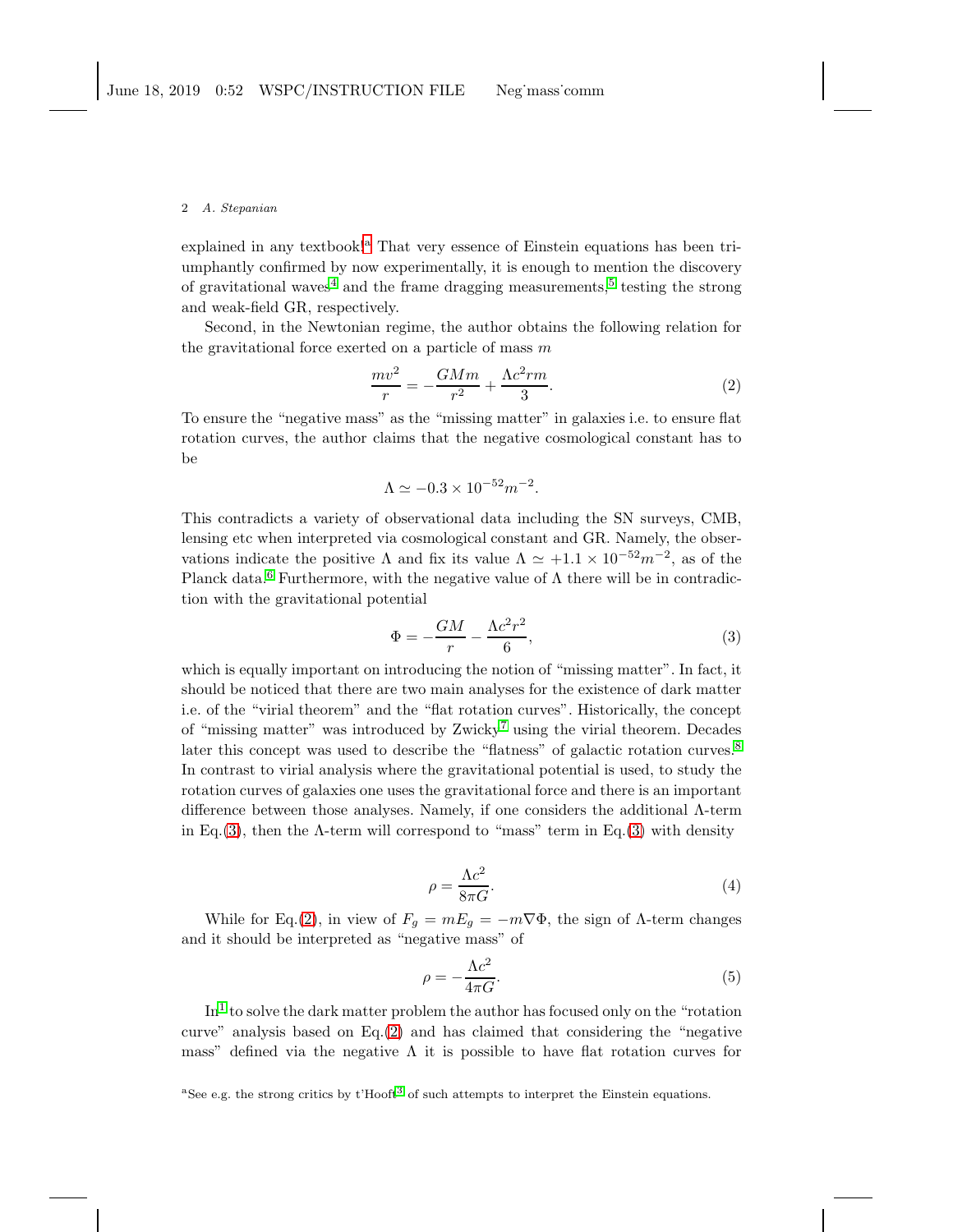### On the invalidity of "negative mass" description of the dark sector 3

galaxies. In fact, although it will act to flatten the rotation curves, the negative  $\Lambda$ term cannot explain the other main analysis i.e. of the"virial theorem". Indeed, in such case the  $\Lambda$ -term in the gravitational potential will become positive

$$
\Phi = -\frac{GM}{r} + \frac{|\Lambda|c^2r^2}{6},\tag{6}
$$

where  $|\Lambda|$  is the absolute value of the cosmological constant. Consequently, for the virial theorem the "negative mass" not only will not help but even will decrease the amount of necessary mass to have a virialized configuration.

Thus, what the author calls a "unifying theory" for dark energy and dark matter via negative value of Λ actually is just a matter of reparametrization of Λ, c and G based on Eq.  $(2)$   $(cf.^9)$  $(cf.^9)$  $(cf.^9)$ , which has its own theoretical and observational constraints, as it is clear comparing  $Eq.(4)$  $Eq.(4)$  with  $Eq.(5)$  $Eq.(5)$  and recalling that both the sign and the value of  $\Lambda$  are confirmed by various observations.

Third, the author claims that Anti de Sitter (AdS) universe undergoes a cycle of expansion and contraction with a timescale of

$$
\sqrt{\frac{-3\pi^2}{\Lambda c^2}},
$$

where the author states that "...a universe with a negative cosmological constant would eventually recollapse due to this extra attractive force". However, negative cosmological constant is neither necessary nor sufficient condition to have a Big Bang/Big Crunch scenario and AdS spacetime is totally unrelated to a collapsing universe and the negative  $\Lambda$  cannot ensure any so-called "cyclic cosmology", see  $e.g.<sup>10</sup>$  $e.g.<sup>10</sup>$  $e.g.<sup>10</sup>$ 

Finally, let us mention that there is still a way to incorporate the cosmological constant within Newtonian gravity without rejecting basic principles and observations, namely via Newton theorem on the equivalency of attractions of a sphere and a point mass. The latter leads to the modification of the weak-field limit of GR as  $follows<sup>11, 12</sup>$  $follows<sup>11, 12</sup>$  $follows<sup>11, 12</sup>$  $follows<sup>11, 12</sup>$ 

$$
g_{00} = 1 - \frac{2Gm}{rc^2} - \frac{\Lambda r^2}{3}; \ \ g_{rr} = (1 - \frac{2Gm}{rc^2} - \frac{\Lambda r^2}{3})^{-1}.
$$
 (7)

Then, the cosmological constant not only enters naturally in the gravity equations, both Newtonian and GR, but also enables one to describe via the observed value of the cosmological constant the common nature of the dark sector, without any need to change the sign of  $\Lambda$ .

In sum, the "negative mass" and negative cosmological constant  $\text{in}^1$  $\text{in}^1$  contradicts basic physics and a bunch of observational data.

#### Acknowledgement

I am thankful to the referees for valuable comments. This work is partially supported by the ICTP through AF-04.